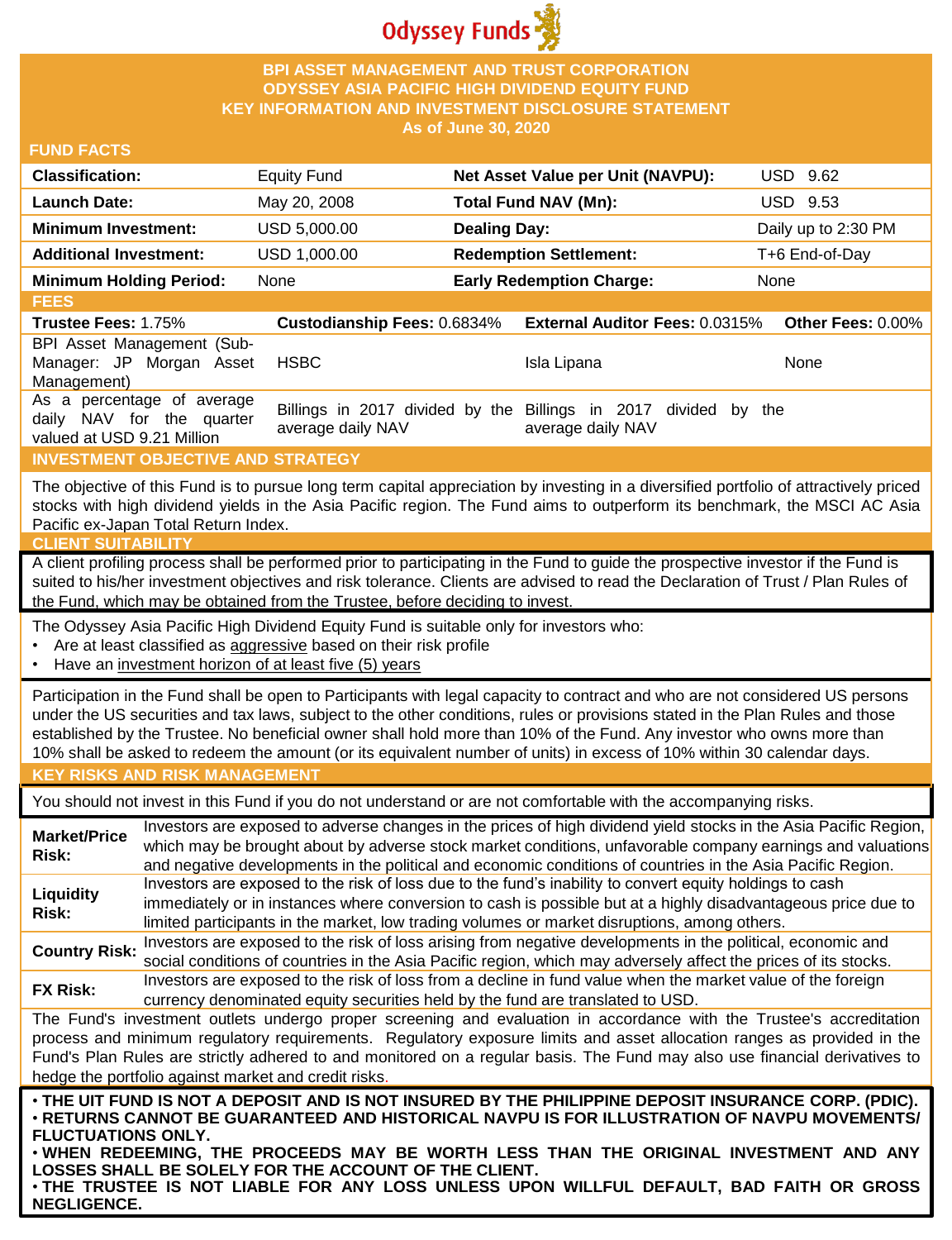# **FUND PERFORMANCE AND STATISTICS AS OF JUNE 30, 2020**

(Purely for reference purposes and is not a guarantee of future results)





Benchmark\* : MSCI AC Asia Pacific ex-Japan Total Return Index

| <b>CUMULATIVE PERFORMANCE (%) 1</b>    |          |       |          |         |         |         |
|----------------------------------------|----------|-------|----------|---------|---------|---------|
|                                        | 1 mo     | 3 mos | 6 mos    | 1YR     | 3YRS    | S.I     |
| Fund                                   | 3.22     | 11.47 | -17.64   | -16.93  | -11.25  | $-3.80$ |
| <b>Benchmark</b>                       | 8.19     | 18.42 | -6.54    | $-0.33$ | 10.10   | 45.56   |
| <b>ANNUALIZED PERFORMANCE (%) 1</b>    |          |       |          |         |         |         |
|                                        | 1YR      | 2YRS  | 3YRS     | 4YRS    | 5YRS    | S.I     |
| Fund                                   | -16.93   | -6.61 | $-3.90$  | 0.53    | $-1.55$ | $-0.32$ |
| <b>Benchmark</b>                       | $-0.33$  | 0.24  | 3.26     | 8.30    | 4.31    | 3.15    |
| <b>CALENDAR YEAR PERFORMANCE (%) 1</b> |          |       |          |         |         |         |
|                                        | YTD      | 2019  | 2018     | 2017    | 2016    | 2015    |
| Fund                                   | $-17.64$ | 11.24 | $-9.01$  | 20.33   | 3.45    | $-9.91$ |
| <b>Benchmark</b>                       | -6.54    | 20.14 | $-14.23$ | 37.63   | 6.18    | -9.47   |
| <b>PORTFOLIO COMPOSITION</b>           |          |       |          |         |         |         |

| <b>Allocation</b>                      | % of Fund     |
|----------------------------------------|---------------|
| <b>Equities</b>                        | 97.60         |
| Cash                                   | 3.06          |
| Time deposits and money market         |               |
| Other receivables - net of liabilities | $-0.65$       |
| <b>Top Five Sector Holdings</b>        | % of Equities |
| Financials                             | 25.31         |
| Information Technology                 | 22.70         |
| Real Estate                            | 12.99         |
| <b>Communication Services</b>          | 10.35         |
| Industrials                            | 8.90          |
| <b>Top Five Country Weightings</b>     | % of Equities |
| China                                  | 26.43         |
| Hong Kong                              | 16.62         |
| Australia                              | 14.25         |
| Taiwan                                 | 13.31         |
| Singapore                              | 11.57         |

# Portfolio Beta 0.98 Volatility, Past 1 Year  $(\%)$  <sup>2</sup> 24.44 Sharpe Ratio<sup>3</sup> and Sharpe Ratio<sup>3</sup> and Sharpe Ratio<sup>3</sup> and Sharpe Ratio<sup>3</sup> Information Ratio<sup>4</sup> and C<sub>2.95</sub> Current Number of Holdings **63**

**NAVPU over the past 12 months**

<sup>1</sup>Returns are net of fees.

**STATISTICS**

<sup>2</sup>Measures the degree to which the Fund fluctuates vis-à-vis its average return over a period of time.

Highest 11.95 Lowest 8.48

<sup>3</sup>Used to characterize how well the return of a Fund compensates the investor for the level of risk taken. The higher the number, the better.

<sup>4</sup>Measures reward-to-risk efficiency of the portfolio relative to the benchmark. The higher the number, the higher the reward per unit of risk.

<sup>5</sup>Since inception.

6 Includes accrued income, investment securities purchased, accrued expenses, etc.

\*Declaration of Trust is available upon request through branch of account.

# **TOP TEN HOLDINGS**

| Name                                  | % of Equities |
|---------------------------------------|---------------|
| <b>Samsung Electronics</b>            | 8.67          |
| Taiwan Semiconductor<br>Manufacturing | 8.08          |
| Hong Kong Exchanges & Clearing        | 4.90          |
| <b>CLP Holdings</b>                   | 4.79          |
| Brambles                              | 3.68          |
| <b>Mapletree Logistics Trust</b>      | 3.46          |
| Ping An Insurance                     | 3.44          |
| China Mobile                          | 3.41          |
| China Merchants Bank                  | 2.82          |
| Infosys                               | 2.56          |
|                                       |               |

### **RELATED PARTY TRANSACTIONS\***

The Fund has no transactions and outstanding investments with entities related to BPI Asset Management and Trust Corporation (BPI AMTC).

Related party in accordance with BPI AMTC's internal policy.

For more information, you may contact us at (632) 8580-**AMTC** (2682), email us at bpi\_asset\_management@bpi.com.ph or visit our website, www.bpiassetmanagement.com.